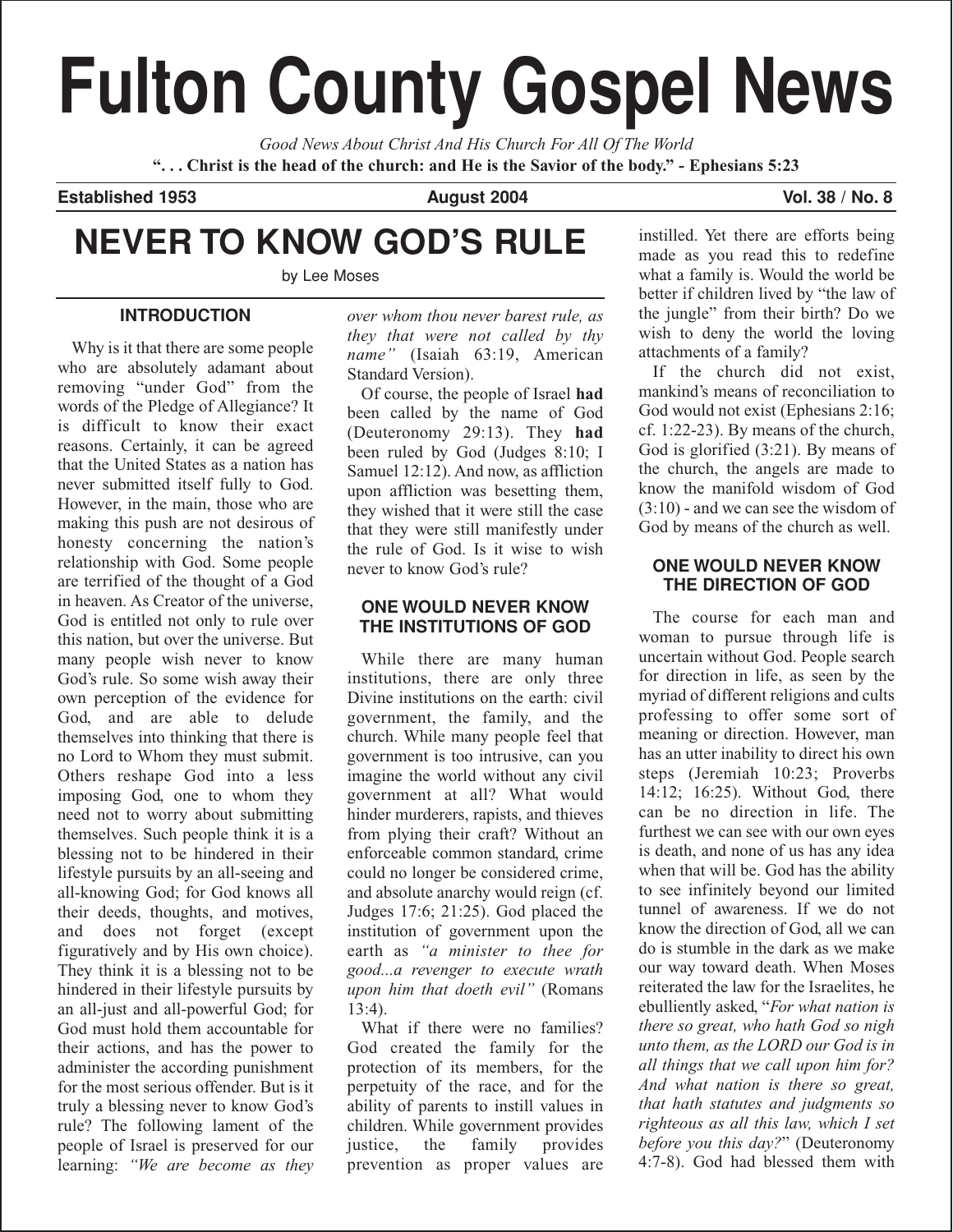#### **FULTON COUNTY GOSPEL NEWS** USPS Publication #211780

. . . is a Periodical publication issued monthly by the Church of Christ at Third and Bethel (P.O. Box 251), Mammoth Spring, AR 72554-0251. **POSTMASTER: Please mail all changes of address to the above address.**

**FCGN** is mailed free of charge to any who care to receive it. We will be happy to add any names to the regular mailing list. If you send in a name we must have a complete address, including number and street name, or R.R. or HCR number, plus box number, or a P.O. Box number and the **NINE DIGIT ZIP CODE**. This paper is supported by voluntary contributions for which we are grateful. Financial information will be furnished upon request. **Mail all address corrections or manuscripts to:**

#### **FULTON COUNTY GOSPEL NEWS** P.O. Box 251 Mammoth Spring, AR 72554

| TED J. CLARKE EDITOR          |
|-------------------------------|
|                               |
| E-Mail cocfcgn@centurytel.net |

#### *continued from page 1*

direction. The very reason for the later plight of the people of Israel was that they had left the "ways" and "fear" of the Lord (Isaiah 63:17). However, when one knows the rule of the Lord he has both direction and meaning in life. As wise Solomon completed his search for the meaning of life, he realized, *"Let us hear the conclusion of the whole matter: Fear God, and keep his commandments: for this is the whole (duty) of man"* (Ecclesiastes 12:13).

#### **ONE WOULD NEVER KNOW THE HOPE OF GOD**

Assume for a moment that the universe was created as the atheists hope it was. They hope that rocks and dirt collided in such a way as to create life (no one has exactly figured out yet from where the rocks and dirt came, and life has never come from non-life). They hope that we are the result of that creation of life that occurred. And they hope that when our earthly life is ended our eternal existence will be nothing more than that of rocks and dirt. Is

there really any hope at all in such a scenario?

Contrary to the above scenario, God is not a product of overimaginative and under-realistic thinking. As hope is defined as desire plus **expectation**, where there is no reality there can be no hope. God is real, and God extends hope to all of mankind. God has promised eternal life to the faithful, a promise certain and unwavering (Titus 1:2; cf. Hebrews 6:18-19). This is true hope, which can carry us through the most trying times of this life and into the next life. Yet so many hope that there is no God at all.

#### **CONCLUSION**

If one never knows God's rule, he will never know His other blessings. And His rule itself is an incredible blessing. Israel was able to rejoice,

*"Blessed is the nation whose God is the LORD: and the people whom he hath chosen for his own inheritance"* (Psalm 33:12). Now it is spiritual Israel, the church, who is God's chosen nation (Galatians 3:26-29; 6:15-16; I Peter 2:9). But we can certainly appeal to the civil nation in which we live to govern itself by Biblical principles. These are the principles on which America was built and made great by the blessing of God. The people of Israel lamented that they had become as those who had never known God's rule. Contrariwise, it seems as though the number of people desiring to be completely rid of God's rule is growing greater each day in the United States. But remember the old saying: "Be careful what you ask for, you just might get it."

# **Some Farewell Lessons**

by Ted J. Clarke

#### **INTRODUCTION**

In Acts 20:17-38 the apostle Paul had a farewell meeting with the elders of the Lord's church in Ephesus in a smaller Asian city called Troas. You will remember that Paul had labored in Ephesus for three years, longer than he remained anywhere else, as far as we have an account in Scripture (verse 31). Paul was very dear to the hearts of these shepherds, for they wept and embraced him emotionally when he told them that they would see his face no more in this life (verses 22-25, 36- 38). These brethren were close to Paul's heart also, for although he was hurrying to Jerusalem (verse 16), he took the time to wait for the Ephesian elders to come to him so that he might impart to them one last verbal message of encouragement and admonition.

#### **PAUL'S DEDICATION AS A PREACHER**

The apostle's statement that he "*served the Lord with all humility of mind*" (verses 18-19), might sound like a bragging contradiction to the claim of humility, but that is not the case at all, for Paul did just that--he served the Lord in great humility. His work in Ephesus is merely one example of that. The apostle Paul supported himself while in Ephesus, likely by making tents (Acts 18:1-3; 20:34-35). Paul did not believe it was wrong to accept support from churches as a preacher, but in some places like Ephesus and Corinth he did not do so (cf. 1 Corinthians 9: 11, 14).

Paul was not a lazy preacher. He labored diligently in the Lord's work and supported himself in secular labor when necessary--often working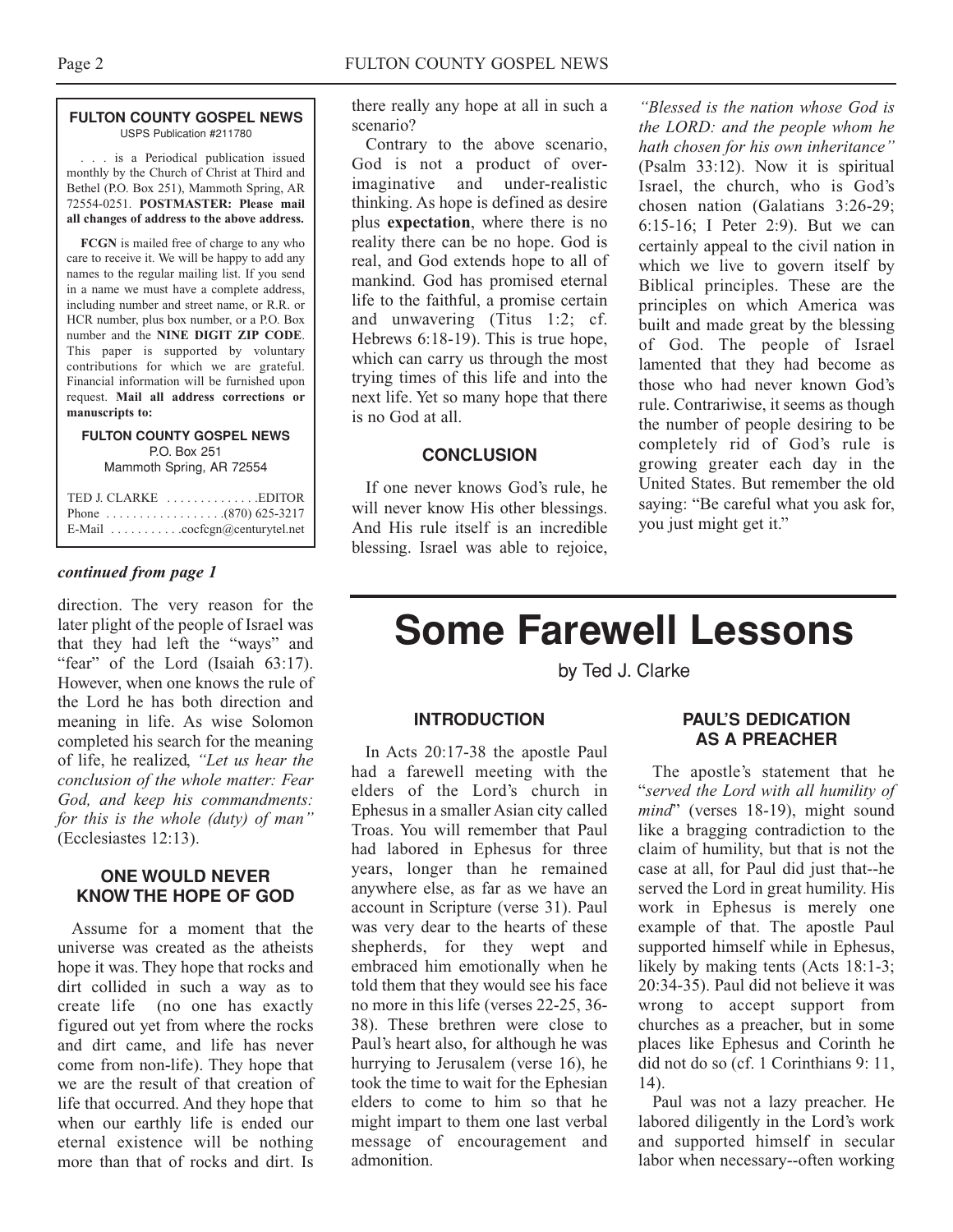day and night (Acts 20:31, 34-35). May God help all gospel preachers to have a work ethic like Paul, showing an example to other Christians as to what it means to "labor for the Lord." Paul wore himself out for Christ, even to giving the ultimate sacrifice of his last breath (2 Timothy 4:6-8). Some of his last words to the evangelist Timothy were: "*But watch thou in all things, endure affliction, do the work of an evangelist, make full proof of thy ministry*" (verse 5).

#### **PAUL'S DEDICATION TO THE WHOLE TRUTH**

While the Lord's church is plagued with some false teachers and preachers who pervert God's word and compromise the truth with error, **one of the greatest dangers in the church is men who will not preach the whole truth!** The apostle Paul was not one of those preachers! He reminded the Ephesian elders: "*And how I kept back nothing that was profitable unto you, but have shewed you, and have taught you publickly, and from house to house*" (Acts 20:20). A few verses later he proudly proclaimed, "*For I have not shunned to declare unto you* **all** *the counsel of God*" (verse 27). Preaching all of God's word was not an option with Paul, for he knew that it was **all profitable.** Notice these two great verses in addition to the above. "**All scripture** *is given by inspiration of God, and* **is profitable** *for doctrine, for reproof, for correction, for instruction in righteousness: That the man of God may be perfect, thoroughly furnished unto all good works"* (2 Timothy 3:16-17).

Beware of the man who avoids preaching on certain Bible topics. Such a person is not following the teaching Paul gave in the above Scriptures nor is he following Paul's example. Some men avoid controversial or "hot" topics so that they do not offend or drive away those who would find such preaching unacceptable. Paul spoke the truth in love (Ephesians 4:15), but he spoke

the whole truth whether people liked it or not. He knew that some people find some Bible preaching objectionable, but he told Timothy to preach it anyway. "*I charge thee therefore before God, and the Lord Jesus Christ, who shall judge the quick and the dead at his appearing and his kingdom; Preach the word; be instant in season, out of season; reprove, rebuke, exhort with all longsuffering and doctrine. For the time will come when they will not endure sound doctrine; but after their own lusts shall they heap to themselves teachers, having itching ears; And they shall turn away their ears from the truth, and shall be turned unto fables. But watch thou in all things, endure afflictions, do the work of an evangelist, make full proof of thy ministry"* (2 Timothy 4:1-5).

#### **PAUL'S DEDICATION TO WARNING BRETHREN**

The apostle Paul would not be welcome to preach in many churches today. They would reject him because he was too plain spoken, yes, but they would also likely reject him for being "too negative." Balanced preaching is necessary, but what many people mean when they say preachers are

"too negative" is that they do not want to hear anything negative. Paul not only warned the Ephesian elders about false teachers as a danger to the Ephesian church, he did it regularly (Acts 20:28-30). Verse 31 says: *"Therefore watch, and remember, that by the space of* **three years I ceased not to warn every one night and day with tears."**

#### **CONCLUSION**

Paul's conclusion was: "*And now, brethren, I commend you to God, and to the word of his grace, which is able to build you up, and to give you an inheritance among all them which are sanctified"* (Acts 2:32). God's Word–**all of God's Word--**when believed and practiced will cure every religious ill. No preacher today is an apostle Paul, but when a preacher works with the Lord's church he ought to key on these lessons (and others which space forbids us to cover in this lesson), so that when he leaves a congregation he can say: *"Wherefore I take you to record this day, that I am pure from the blood of all men. For I have not shunned to declare unto you all the counsel of God"* (Acts 20:26-27).

# **New Editor To Assume Duties**

We are happy to introduce to you brother Lee Moses as the new editor of **Fulton County Gospel News**. The elders at the Third & Bethel Church in Mammoth Spring, AR have hired Lee as the new evangelist to work with the congregation and edit **FCGN**. Lee and his wife, Kelley, have twin sons, Luke and Travis, who are 21 months old. Lee is a 2002 graduate of the **Memphis School of Preaching** and has been working with the church in Mt. Pleasant, Texas for the last two years. Lee grew up in Illinois while Kelley is a native Texan, so they bring a blend of cultures from the north and south. The

church in Mammoth Spring is excited to have this young couple coming to be with us at the end of August. Lee's duties as editor of **FCGN** will begin with the September 2004 issue. From what I know of brother Moses and the faith of the elders at Mammoth Spring, **FCGN** will continue to teach the whole counsel of God, without fear or favor. Please continue your faithful support of this good work.

Since this is my final issue as editor of **FCGN**, please allow me a parting comment. Working with **FCGN** has been one of the most rewarding efforts in my 35 years of preaching. Your